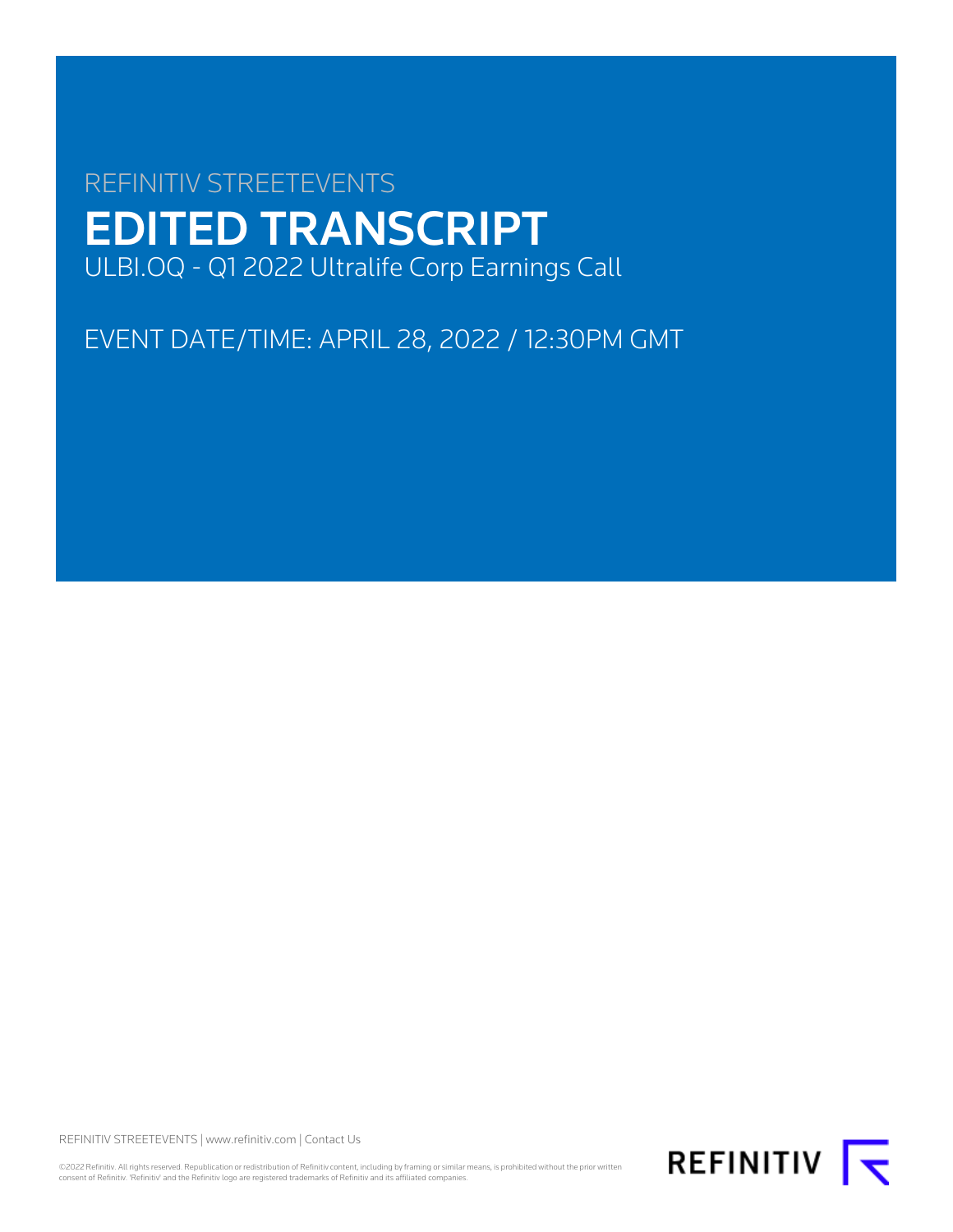# **CORPORATE PARTICIPANTS**

**[Jody Burfening](#page-1-0)** Lippert/Heilshorn & Associates, Inc. - MD and Principal **[Michael D. Popielec](#page-1-1)** Ultralife Corporation - CEO, President & Director **[Philip A. Fain](#page-2-0)** Ultralife Corporation - CFO, Treasurer & Corporate Secretary

# **CONFERENCE CALL PARTICIPANTS**

**[Barry Lewis](#page-8-0)** - Analyst **[Joshua Ward Sullivan](#page-6-0)** The Benchmark Company, LLC, Research Division - MD & Senior Equity Research Analyst **[Stuart Citron](#page-8-1)** - Private Investor

# **PRESENTATION**

## **Operator**

<span id="page-1-0"></span>Good day, and welcome to this Ultralife Corporation First Quarter 2022 Earnings Release Conference Call. At this time, for opening remarks and introductions, I'd like to turn the call over to Ms. Jody Burfening. Please go ahead.

# **Jody Burfening** - Lippert/Heilshorn & Associates, Inc. - MD and Principal

Thank you, Ashley, and good morning, everyone, and thank you for joining us this morning for Ultralife Corporation's earnings conference call for the first quarter of fiscal 2022. With us on today's call are Mike Popielec, Ultralife's President and CEO; and Phil Fain, Ultralife's Chief Financial Officer. The earnings press release was issued earlier this morning. If anyone has not yet received a copy, I invite you to visit the Company's website, www.ultralifecorp.com, where you will find the release under Investor News in the Investor Relations section.

Before turning the call over to management, I would like to remind everyone that some statements made during this conference call will contain forward-looking statements based on current expectations. Actual results could differ materially from those projected as a result of various risks and uncertainties. The potential risks and uncertainties that could cause actual results to differ materially include the impact of COVID-19, potential reductions in revenues from key customers, acceptance of new products on a global basis, and uncertain global economic conditions.

The company cautions investors not to place undue reliance on forward-looking statements, which reflect the company's analysis only as of today's date. The company undertakes no obligation to publicly update forward-looking statements to reflect subsequent events or circumstances. Further information on these factors and other factors that could affect Ultralife's financial results included in Ultralife's filings with the Securities and Exchange Commission, including the latest annual report on Form 10-K.

<span id="page-1-1"></span>In addition, on today's call management will refer to certain non-GAAP financial measures that management considers to be useful metrics that differ from GAAP. These non-GAAP measures should be considered as supplemental to corresponding GAAP figures.

With that, I would now like to turn the call over to Mike. Good morning, Mike.

# **Michael D. Popielec** - Ultralife Corporation - CEO, President & Director

Good morning, Jody, and thank you, everyone, for joining the call. Today, I'll start by making some brief overall comments about our Q1 2022 operating performance, after which I'll turn the call over to Phil, who will take you through the detailed financial results. After Phil is finished, I'll provide an update on the progress against our 2022 revenue initiatives before opening it up for questions.

 $\supset$ 

REFINITIV STREETEVENTS | [www.refinitiv.com](https://www.refinitiv.com/) | [Contact Us](https://www.refinitiv.com/en/contact-us)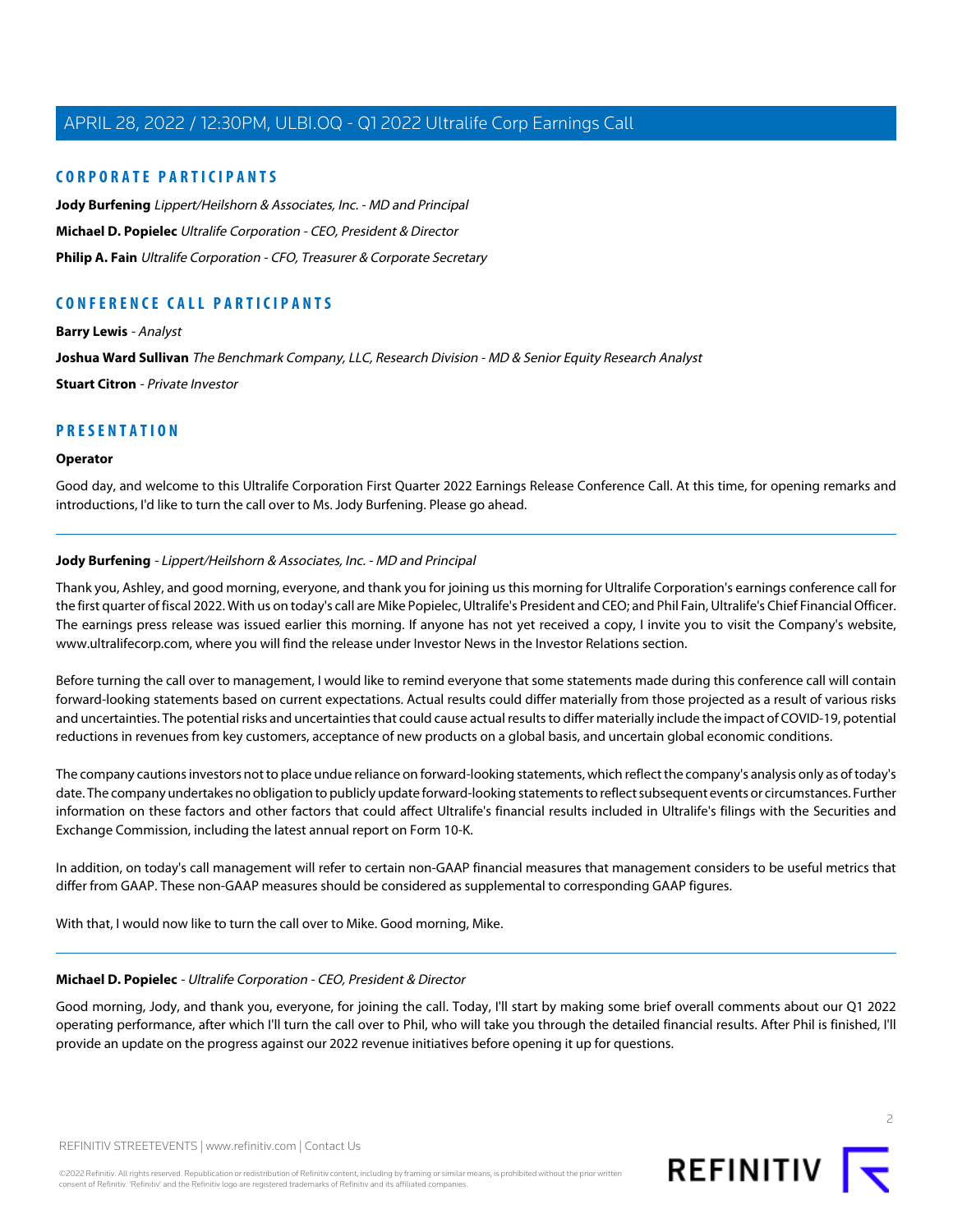For the first quarter of 2022, strong demand drove our Battery & Energy products, medical revenues up 9% and oil and gas revenues up 20% year-over-year, organically growing our Battery & Energy Products business, and when combined with the revenue boost from our Excell Battery Group acquisition, more than offset continued supply chain impacted government/defense revenues in both Battery & Energy products and Communication Systems. This resulted in a 17% total company revenue increase over the prior year. We also exited Q1 2022 with approximately \$92 million in backlog, an increase of 45% from the end of the previous quarter.

Operating earnings in Q1 continued to be pressured by global supply chain challenges with seemingly daily raw material and input component price inflation, not yet fully recovered with our price increases to customers. Other gross margin headwinds included substitute product identification, qualification and procurement costs, long lead time and manufacturing inefficiencies and new product transitions. Nevertheless, through price increases, cost control and the positive earnings contribution of Excell, our team significantly narrowed the operating loss from the fourth quarter.

<span id="page-2-0"></span>In a few minutes, I'll give you further updates on our revenue initiatives. But first, I'd like to ask Ultralife's CFO, Phil Fain, to take you through additional details of the first quarter 2022 financial performance. Phil?

# **Philip A. Fain** - Ultralife Corporation - CFO, Treasurer & Corporate Secretary

Thank you, Mike, and good morning, everyone. Earlier this morning, we released our first quarter results for the quarter ended March 31, 2022. We also filed our Form 10-Q with the SEC and have updated our investor presentation, which you can find in the Investor Relations section of our website.

Consolidated revenues for the 2022 first quarter totaled \$30.4 million compared to \$26.0 million reported for the first quarter of 2021, an increase of 16.9%. Commercial sales increased 62.1%, reflecting the contribution of Excell and solid growth across virtually all commercial end markets, including medical, oil and gas and industrial. Government Defense sales declined 38.8% due to continued supply chain disruptions, including increased lead times on components from suppliers and other related logistics matters impacting both our internal and customer manufacturing delivery schedules, resulting in delays in our shipments to future periods.

Revenues from our Battery & Energy Products segment were \$29.2 million compared to \$22.1 million last year, an increase of 31.8% attributable to EXcell sales of 6.4 and a \$2.5 million or 17.2% increase in commercial sales, partially offset by a \$1.9 million or 24.1% decrease in government defense sales. The increase in commercial sales, excluding Excell, consisted of a \$1.1 million or 30.5% increase in industrial end market sales, a \$0.8 million or 20% increase in SWE's oil and gas market sales, and a \$0.6 million or 8.5% increase in medical battery sales.

The backlog for our Battery & Energy Products business of \$82.9 million, the highest in our history, includes \$66.2 million requested for shipping in 2022, representing an increase of \$14.3 million over the comparable amount at year-end 2021.

The sales split between commercial and government/defense for our battery business was 80-20 compared to 65-35 for the 2021 first quarter, and the domestic to international split was 50-50 compared to 57-43 last year, accentuating both the delays in U.S. government defense sales and the continued success of our global revenue diversification strategy.

Revenues from our Communications Systems segment were \$1.2 million compared to \$3.9 million last year, a decrease of 68.3%, reflecting shipments delayed to future periods due to increased lead times on components from suppliers and the timing of orders placed by our customers. We have identified 8 sales opportunities, which were pushed out to future periods by our customers and 8 opportunities, which we did not have the components on hand to ship in the first quarter.

The backlog for our Communications Systems business of \$9.0 million includes \$7.6 million requested for shipping in 2022, representing an increase of \$1.0 million over the comparable amount at year-end 2021.

On a consolidated basis, the commercial to government defense sales split was 77-23 versus 55-45 for the year earlier quarter.

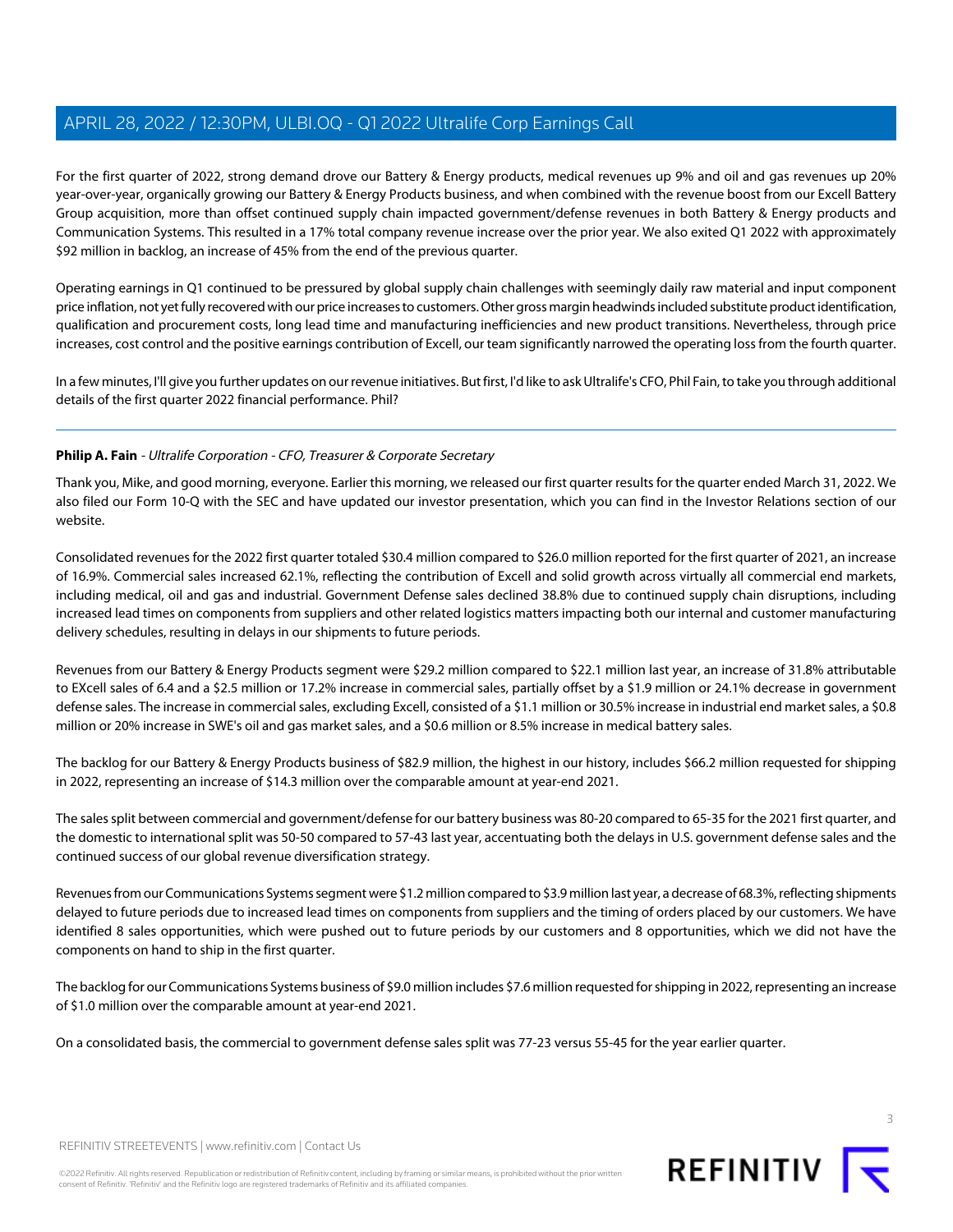Our consolidated gross profit was \$7.0 million for both the 2022 and 2021 periods. As a percentage of total revenues, consolidated gross margin was 22.9% versus 26.9% for last year's first quarter.

Gross profit for our Battery & Energy Products business was \$6.7 million compared to \$5.4 million last year. Gross margin was 23.1%, a decrease of 130 basis points from 24.6% reported last year, primarily reflecting raw material and component material cost inflation ahead of customer price realization, material usage variances on new product transitions and the completion of the purchase accounting adjustments for finished goods inventory sell-through related to the acquisition of Excell.

For our Communications Systems segment, gross profit was \$0.2 million compared to \$1.5 million for the year earlier period. Gross margin was 19.4% compared to 39.9% last year, reflecting lower volume resulting in the under absorption of factory costs and unfavorable sales mix.

Operating expenses were \$7.3 million compared to \$6.0 million last year, an increase of \$1.3 million or 20.4%. The increase was primarily attributable to the addition of Excell. Excluding Excell, operating expenses increased \$0.2 million, reflecting our continued investment in engineering resources and test materials dedicated to the conformal wearable battery IDIQ contract. As a percentage of revenues, operating expenses were 23.9% compared to 23.2% for last year's first quarter.

Operating loss, inclusive of \$0.1 million of purchase accounting adjustments and remaining Excell acquisition costs, was \$0.3 million compared to income of \$1.0 million for the 2021 quarter.

Our tax benefit for the first quarter was \$0.3 million compared to a provision of \$0.2 million for the 2021 quarter computed on a GAAP basis.

Including the interest expense to help finance the Excell acquisition, net loss was \$0.2 million or \$0.01 per share. This compares to net income of \$0.7 million or \$0.04 per share on a diluted basis for the 2021 quarter. Excell was accretive by approximately \$0.02 per share.

Adjusted EBITDA, defined as EBITDA, including non-cash stock-based compensation expense, was \$1.1 million or 3.6% of sales compared to \$2.0 million or 7.8% for the first quarter of 2021.

Turning to our solid balance sheet. To proactively manage our supply chain, reduce the impact of potential component price increases and optimize our position to service our rise in backlog, we increased inventory by \$3.2 million or 9.6% compared to year-end 2021. We ended the 2022 first quarter with working capital of \$49.1 million and a current ratio of 3.5 compared to 47.6 and 3.5 for year-end 2021. Debt to capital at quarter end remained low at 0.15.

As a result, we remain well positioned to fund organic growth initiatives, including new product development and strategic capital expenditures, while continuing to expedite our organic growth through accretive M&A.

Going forward, with our growing backlog, ample liquidity, diversified end markets and growth initiatives, we remain steadfastly focused on utilizing the full leverage potential of our business model.

I will now turn it back to Mike.

# **Michael D. Popielec** - Ultralife Corporation - CEO, President & Director

Thank you, Phil. For 2022, we continue to focus on driving revenue growth by market sales reach expansion, primarily through diversification, new product development and strategic CapEx for competitive advantage and a disciplined approach to acquisitions.

For the Battery & Energy Products business, diversification and market and sales reach expansion has meant further penetrating the global commercial markets as well as the international government defense markets, which has helped deleverage our historical concentration in the U.S. government defense market. This was nicely demonstrated in the first quarter as our medical and energy markets revenue increases led to 3%

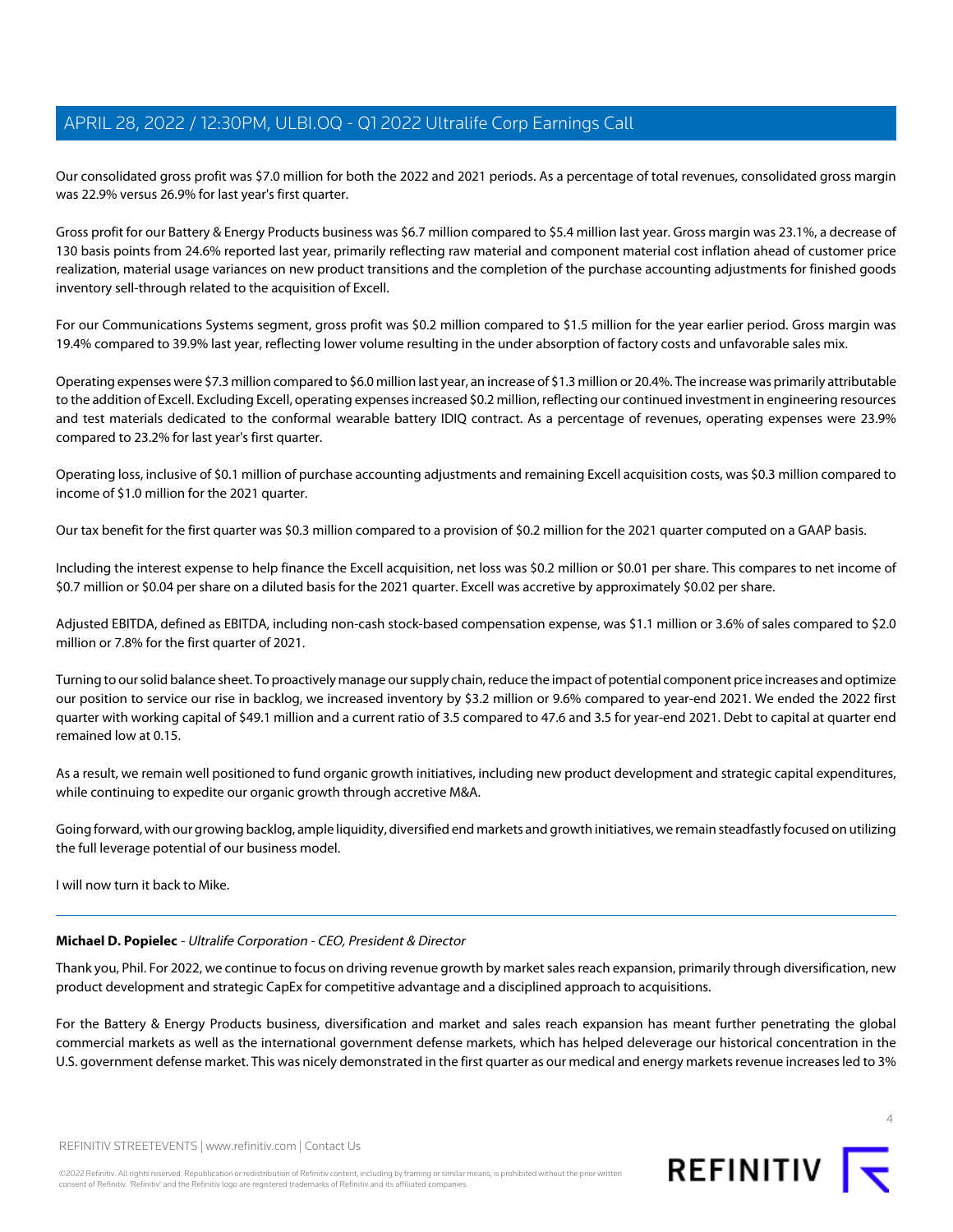of net B&E organic revenue growth. In Q1 and including Excell, the total commercial and international government defense revenues represented approximately 82% of our total B&E sales.

We remain very excited about the recent Excell Battery Group acquisition as it is another step in diversifying our end markets while providing further scale of our Battery & Energy Products business. It bolsters our engineering and sales capabilities for participation expansion of existing energy, industrial and medical markets and penetration of new commercial markets, such as automated meter reading, ruggedized computers and mining. The initial 100-day functional tactical integration plans are substantially complete, and we are now transitioning Excell into the regular Ultralife operating cadences. The acquisition was EPS accretive in Q1 and revenues met expectations its first total quarter as part of the Ultralife portfolio.

Overall global B&E Medical revenues represented approximately 26% of total battery energy product sales. Demand from current customers was for applications such as ventilators, respirators, infusion pumps, digital x-ray and surgical robots. We also received over \$4 million in delivery orders from existing medical customer blanket and/or multiyear agreements.

Q1 oil and gas and subsea electrification commercial revenue was approximately 31% of total B&E product sales. Driven by increasing oil prices and rig counts, we continue to see gains in our core oil and gas business. Since the acquisition a few years ago, our SWE operations also continue to diversify their capabilities, solidly supporting our engineering efforts for product development in both medical and government defense end markets.

On the international government defense front, in Q1, we received an order for our Land Warrior battery products, which we'll ship within the next 12 months.

B&E's Q1 U.S. government defense business represented approximately 18% of total B&E product sales, consisting primarily of radio battery and chargers to OEM primes. We also have a separate small delivery order to complete under a prior 5390 IDIQ contract, which is expected to ship later this year.

The wearable conformal battery IDIQ contract, which we announced last May, continues through the product development process and component testing with first article testing expected to begin in the middle part of this year, demonstrating full compliance with the contractual product specifications and program requirements. As an IDIQ contract, actual delivery orders, including quantities and timing are at the discretion of the DoD.

New product development remains a core element of B&E's organic growth strategy, and during the first quarter, we continued to advance several of our multiyear development new products. In March, we showcased our X5 next-generation medical cart battery and power system at the Healthcare Information and Management Systems Society trade show in Orlando and has significant interest from both cart manufacturers and IT professionals. As evidence of this interest, towards the end of the quarter, we received our first \$2 million order for this new medical cart battery and power system as well as additional accessories with shipments starting later this year. We have also conducted demonstrations of the system at several OEMs with positive results, maintaining the momentum from the trade show.

Other new product development projects currently underway include, but not are limited to, a higher capacity smart U1 battery, New 5790 and XR123A CFx-blend primary batteries, OEM public safety radio batteries, and next-generation ruggedized modular large-format energy storage batteries.

New product development and multigenerational product planning continue to keep us current with market needs and give us the opportunity to remain close with and provide value to our key customers.

In addition to the investment in new product development and multi-generational product planning, we are also continuing to deploy strategic CapEx investment in our facilities to strengthen our competitive differentiation.

5

REFINITIV STREETEVENTS | [www.refinitiv.com](https://www.refinitiv.com/) | [Contact Us](https://www.refinitiv.com/en/contact-us)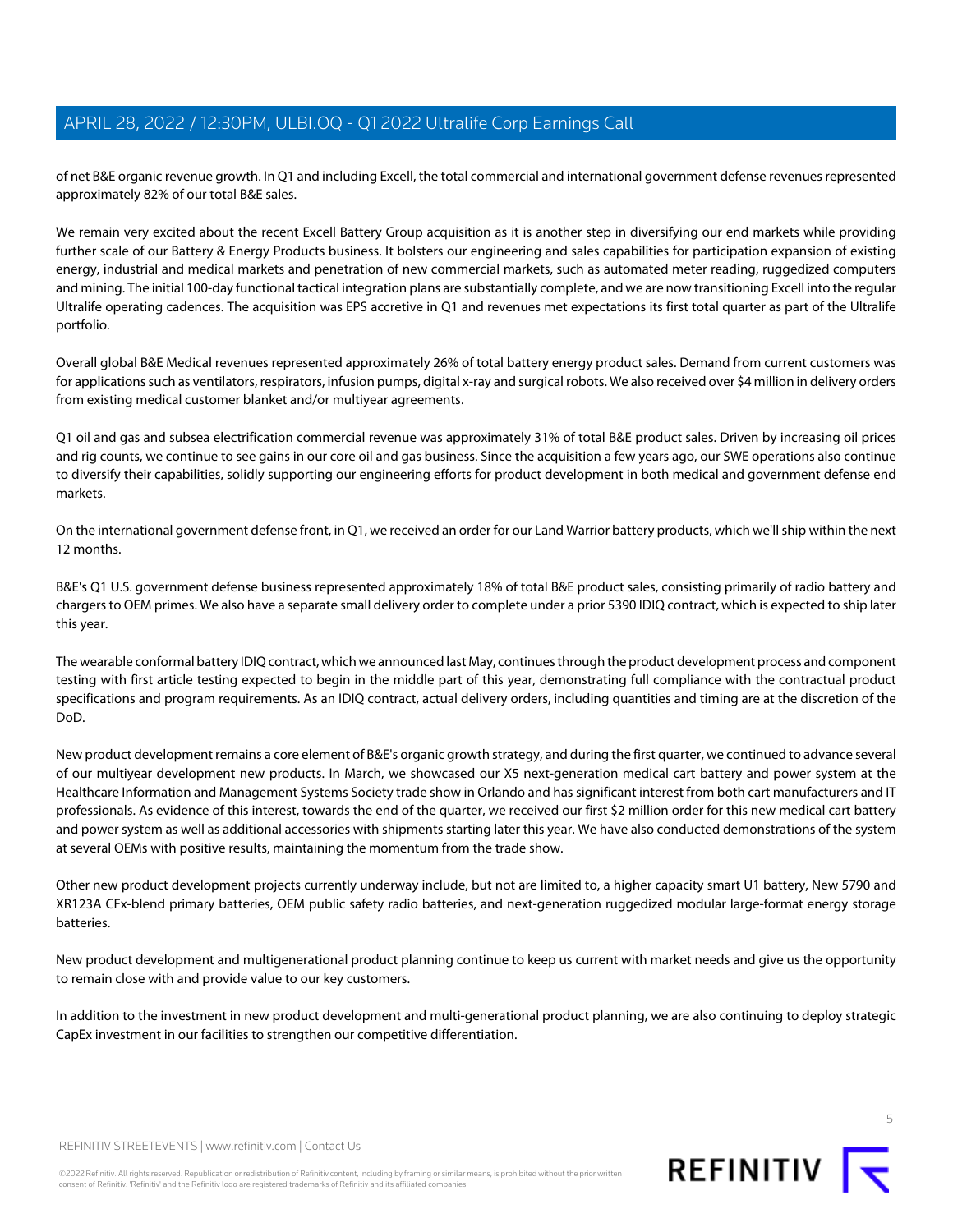Progress continues at our Newark, New York facility on the new lithium manganese dioxide primary 3-volt cell manufacturing line. We continue to see interest from OEMs in the lighting and medical markets for the new 3-volt product. Historically, we have developed technology to meet the stringent demands of some of the most challenging applications in the defense, medical and industrial markets with unique products. In our latest 3-volt product, we have leveraged that technology to improve the power capabilities in more widespread applications. This means lights that shine brighter and last longer in the LED Flashlight segment and longer operating time in medical applications, 2 large markets for this product. We also have a customer evaluation underway for a similar form factor cell, except using a CFX-blended battery chemistry that was initially developed to provide longer-lasting power to our warfighters and is now being tested and validated in commercial medical and industrial markets to provide some of the longer performing benefits needed for the most critical applications.

At our China facility, we are deep into the second phase of a multistage project to upgrade our thionyl chloride primary ER cells. And in Q1, ER cell production and customer testing has continued and with positive results. While testing these products take a long time because of the demands of the applications, we are beginning to see some of the results of our sampling efforts. Several customers are in various stages of commercial activity, driving an increase in our production of our ER product in our China facility. With each stage of product and process improvements and newly identified thionyl chloride ER cell commercial and industrial applications, we are expanding our available revenue opportunity set.

We also continue to grow our China operations value proposition with global medical and industrial customers for the supply of our cells and battery pack solutions. In Q1, our total China operations revenue was up 13% year-over-year.

Our goal is to produce the highest buyer proposition best quality and safest products in close collaboration with our end market and OEM customers, at whichever one or more of our global locations best serve their supply chain.

Looking at Communication Systems, in Q1 new product development revenue from products less than or equal to 3 years old represented approximately 16% of Communication Systems revenues.

For the U.S. Army's Handheld Manpack Small Form Fit and Leader Radio programs, we continue working the supply chain in preparation for manufacturing and delivering later in 2022, the previously announced \$4.2 million vehicle amplifier adapters award.

New product development activities for defense and commercial applications continue in concert with several OEM partners to meet multiple emerging requirements and system integration. One opportunity is a power solution for radio integration into aircraft, where current efforts are focused on prototype refinement testing and field trials throughout 2022 with procurement potential production units in 2023 and 2024. Another project is for an Edge server system integration, which has completed multiple customer tests and evaluations. This configuration is a 2-case system with one housing a server and the other providing uninterruptible power supply backup with ancillary items. Incremental small volume DoD orders continued in Q1 with delivery expected in Q2.

Regarding our Communications Systems team push into commercial markets, the initial low rate production units of a mobile data card delivered in 2021 are undergoing operational testing with the customer, conducting analysis of autonomous vehicle data during testing and manufacturing of the vehicles.

Our second commercial product is a virtualized radio access network enclosure, supporting 5G network deployments worldwide, which was delivered to a customer and now supporting test and evaluation by a cellular network provider for use in expanding 5G market installation.

Communication Systems initial entry into commercial products, leading to larger programs, combined with our strong participation in global ongoing military radio programs, provides a roadmap for long-term sustainable growth.

In closing, for the first quarter of 2022, we were delighted to start the new year with strong commercial revenue generation, boosted by the addition of Excell.

As we progress through 2022, we are well positioned for additional revenue lift from the growing firm order backlog, our increased exposure to the oil and gas recovery, the dry powder of multiple DoD IDIQ awards in various stages of maturity, including the 5368, 5390, 5790 and conformal



REFINITIV STREETEVENTS | [www.refinitiv.com](https://www.refinitiv.com/) | [Contact Us](https://www.refinitiv.com/en/contact-us)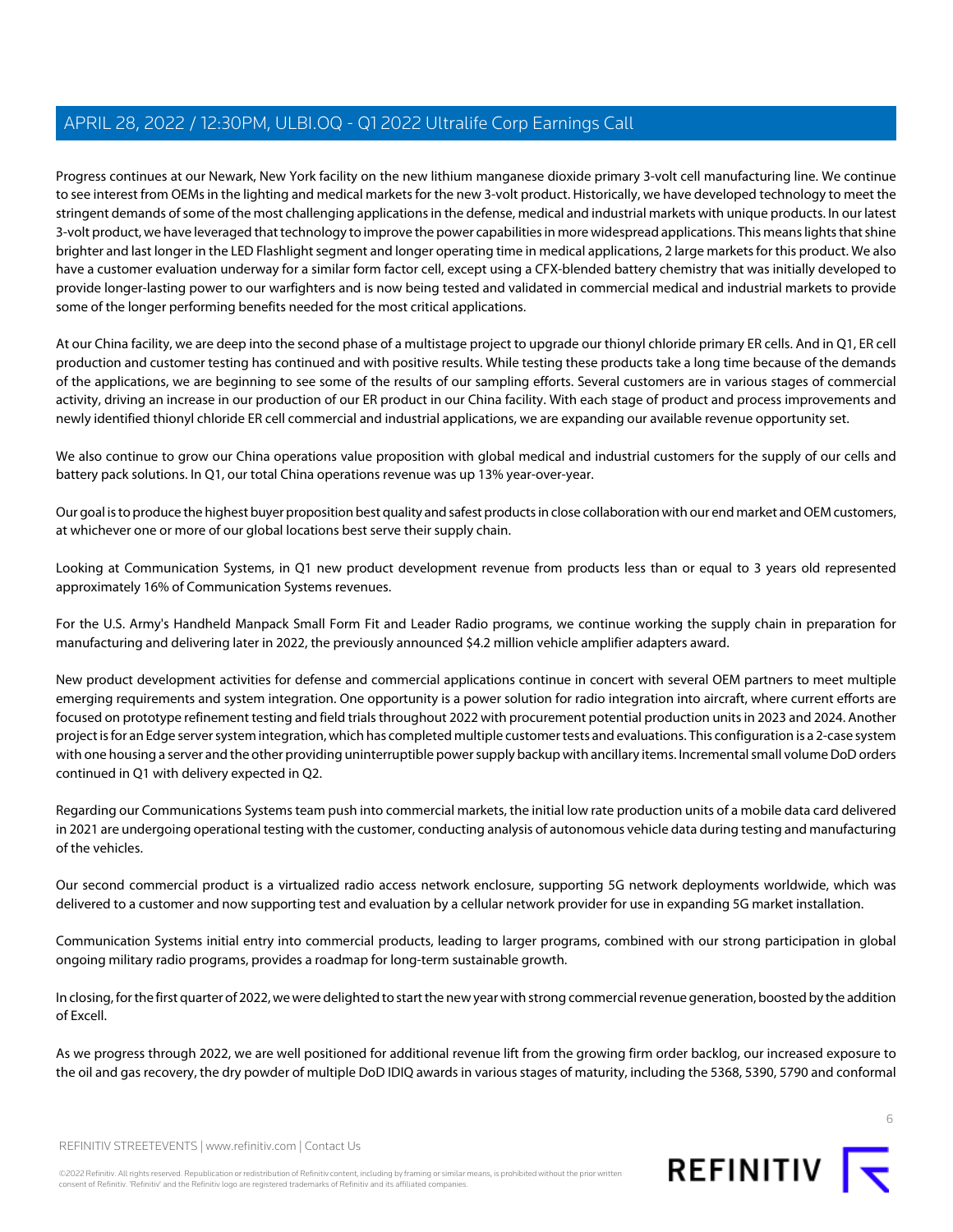wearable batteries, the initial revenue realization from the new medical cart batteries and our new CR and ER cells, shipments against the latest Leader Radio VAA follow-on contract, and several of our new Communication Systems integrated computing, 5G and AI commercial solutions. Our capabilities and the mission-critical end markets we serve -- military defense, energy and medical, align well with current world events and needs.

Whereas supply chain-related issues and inflation have continued to impact profitability, we are encouraged by the directional progress made in Q1 and are expecting continued financial performance improvement throughout the remainder of the year as manufacturing efficiencies return and price increases start to hit the ledger. We will also continue working with our suppliers and customers to strategically manage working capital, including inventory, to best position us for making customer delivery schedules and mitigating to the extent possible, raw material and component shortages and cost inflation.

As a result, we are targeting total year profitability, solid cash flow from operations and maintaining our strong balance sheet while supporting transformational products and investments. Our goal in 2022 remains to return to our next year of profitable growth.

Operator, this concludes my prepared remarks, and we'll be happy to open up the call for questions.

# **QUESTIONS AND ANSWERS**

## **Operator**

<span id="page-6-0"></span>(Operator Instructions) We will now take our first question from Josh Sullivan of the Benchmark Company.

## **Joshua Ward Sullivan** - The Benchmark Company, LLC, Research Division - MD & Senior Equity Research Analyst

Just as far as supply chain dynamics here, last year seemed to be maybe a little more related to transit and other factors now are staring down inflation. Can you just give some color on what supply chain issues are maybe improving versus those that are maybe going to grow throughout 2022?

# **Michael D. Popielec** - Ultralife Corporation - CEO, President & Director

Josh, thanks for the question. I think it would be difficult at this point to really call any victories of supply chain issues improving at this point. I just think that we probably have a better process of understanding what to be looking for, working very closely with our suppliers to try to get a real beat on what deliveries look like, what cost increases potentially look like and then working very, very closely with our customers to pass along that information, evaluate how their supply chain is looking and try to balance out the things that are coming into us and the things that are going out from us with our customers to make prudent decisions. But I think it'd be difficult at this point to really point out anything in the overall supply chain situation that's dramatically improving at this point. It's probably just more -- we're getting more used to it and getting better at handling it and have real broad and open lines of communication with both our suppliers and our customers.

### **Joshua Ward Sullivan** - The Benchmark Company, LLC, Research Division - MD & Senior Equity Research Analyst

Got it. Got it. And then with new products moving into revenue generation year in '22, how should we think of margin progression, should we expect an inventory build or marketing effort impacting margin? Just trying to get an idea of sequential the cadence through the year.

#### **Philip A. Fain** - Ultralife Corporation - CFO, Treasurer & Corporate Secretary

Yes. I think our cadence for the year as you look at all the various new products and where they are in the transition process from the new product group, putting it over the wall into high-volume manufacturing, historically, we can look back and we can see how long it's generally taken. And

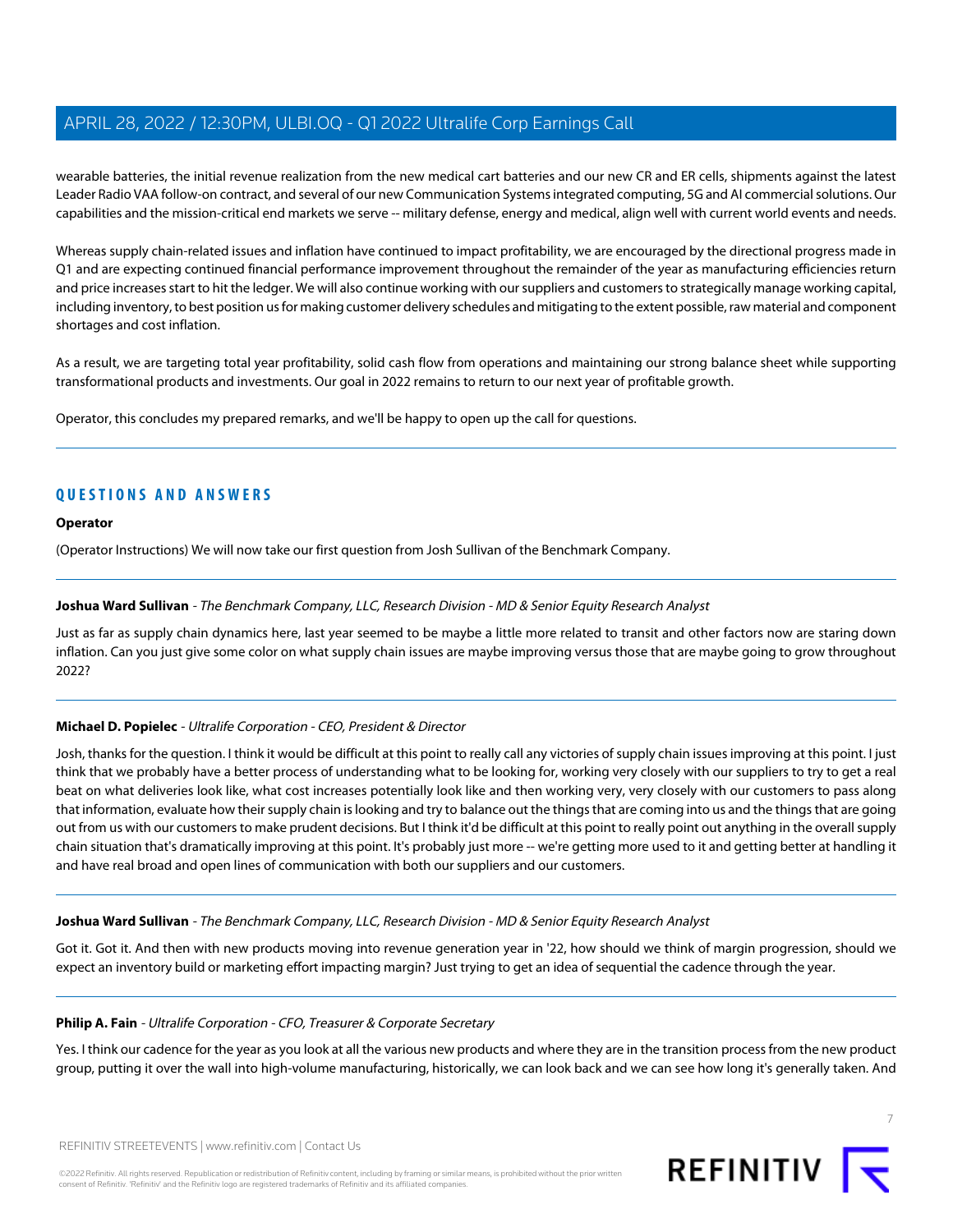it seems that the time frame that is taken now has been extended because of the sheer quantity of the new products. So for us, the challenge is how we deploy best our manufacturing engineers and our operation's leadership and personnel. And I think, Josh, that we're going to see margins build over the year because we analyze everything, just like our cost increases with our suppliers, we analyze everything, we know what to attack and where and how we attack is in full gear. And what we're attacking, I'll quantify it. What we're attacking is \$0.02 to \$0.03, \$0.02 to \$0.03, I look at various buckets. And I think we feel that there is improvement in the \$300,000 to \$500,000 range, and it's getting to that improvement as quickly as we possibly can. And in doing so, we're methodical. We want to make sure that the mission-critical products that we're providing are meeting the specs with absolutely no shortcuts, and that has been our approach.

# **Joshua Ward Sullivan** - The Benchmark Company, LLC, Research Division - MD & Senior Equity Research Analyst

Got it. And then just kind of related to that, the \$83 million in backlog, how much of that is related to some of these new products you're launching this year, 3-volt, [medical] (corrected by company after the call) carts (inaudible) et cetera?

# **Philip A. Fain** - Ultralife Corporation - CFO, Treasurer & Corporate Secretary

Well, I would say a relatively small part of the 90 -- let me just take you through the backlog. The backlog is \$92 million. And then we break it down as to what is requested for shipping this year, it's \$74 million of what is being requested this year versus \$58 million what was requested for shipping last year. The \$92 million compares to \$63 million as we exited the year. So as Mike said, it's a big 45% increase, but a lot of it is just either new products that are in the process of transitioning or have transitioned to high-volume manufacturing. And I would say that the majority is ongoing products, a handful of products that are in the process of transitioning, which includes some of the military batteries, some of the public safety batteries. And as Mike had mentioned, the \$2 million order that we received for the medical carts. So the large majority are ongoing products that we're, I would say, comfortable with on the operations side, not so comfortable with on the supply and component side.

# **Joshua Ward Sullivan** - The Benchmark Company, LLC, Research Division - MD & Senior Equity Research Analyst

And then just on the Excell acquisition, how is the integration progressing? Any new opportunities that you've seen, you've had some time to get acquainted.

# **Michael D. Popielec** - Ultralife Corporation - CEO, President & Director

No. I mean, actually, it's been very exciting and very positive. Like as I mentioned in the prepared remarks, the tactical stuff you want to go through immediately to make sure it gets paid, all the collections are being put into the right bank accounts and our customers are receiving the products they deserve. And so now we're moving really in the next phase where we can get more deeply into order some larger level cost synergies, what are some more strategic revenue synergies. We found that the actual -- on the revenue side, there's actually very little overlap. So we're participating in a broader energy market than we were before the acquisition. We're looking at some short-term small cost synergies to take advantage of. But at the end of the day of the thing, and I always say that and it certainly isn't pandering, it's the absolute truth. I just love getting the talented people in our space. we have -- between the acquisition we did in the U.K., the acquisition that we did with SWE a couple of years ago and now with Excell, I think we have some of the smartest and most experienced battery and battery pack engineers and salespeople that there are in the marketplace. And that's the most -- to me, the thing I get most excited about. But so far, so good. I mean, we'll come across issues from time to time, and that's just the way business is. But I'm very confident that with how we're positioned today and with the talent that we have on board both of our teams that the issues that do come up, we'll be able to solve pretty quickly.

# **Joshua Ward Sullivan** - The Benchmark Company, LLC, Research Division - MD & Senior Equity Research Analyst

Got it. And then just one last one on the aircraft application, you're testing, I think you mentioned there in the prepared remarks, can you just expand on what markets or airframes you're going after there?

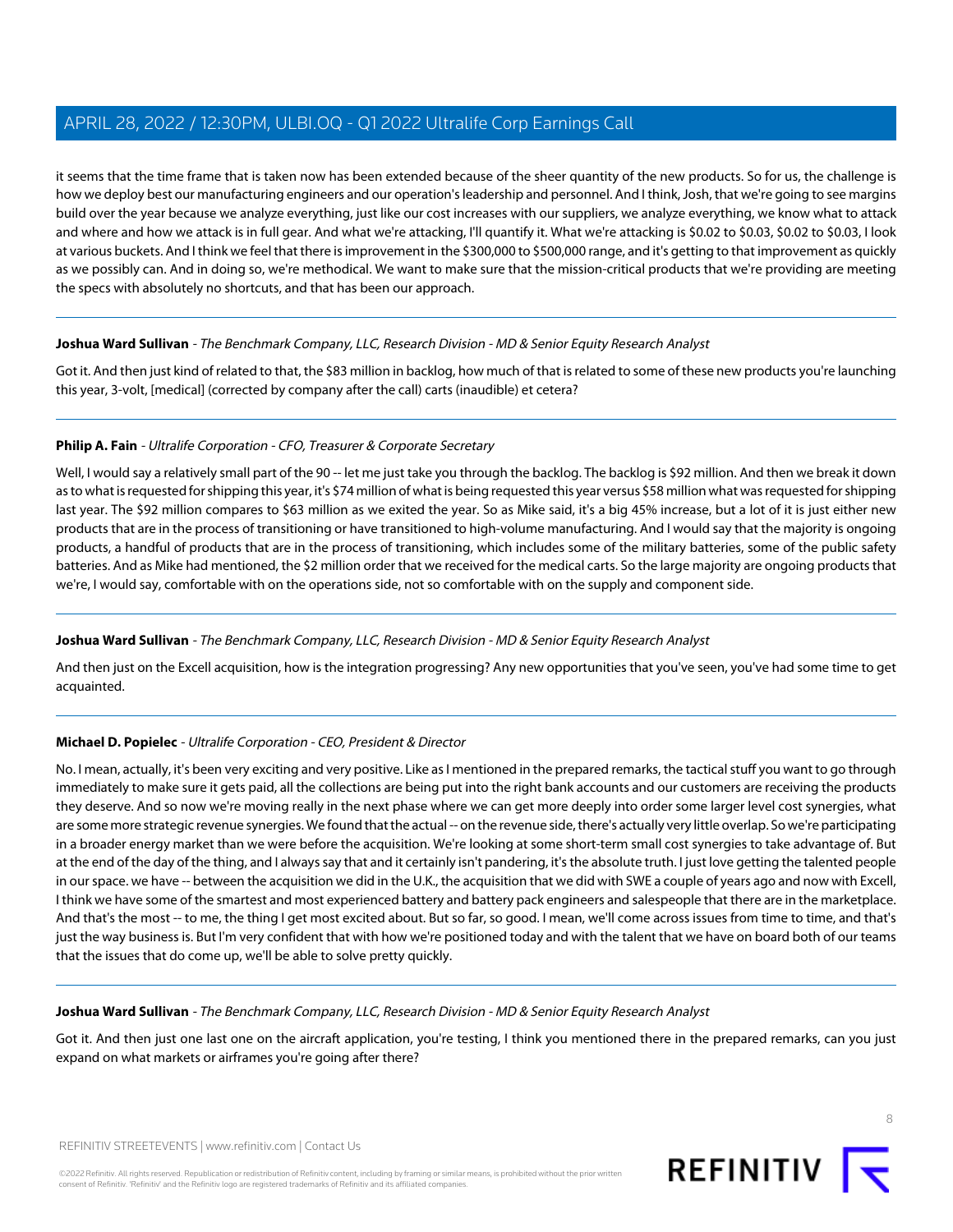## **Michael D. Popielec** - Ultralife Corporation - CEO, President & Director

I mean it's definitely in the military, and that's really about all I can say about this point, Josh, but it's in the military segment.

#### **Operator**

<span id="page-8-0"></span>We'll take our next question from [Barry Lewis] of Sandler.

#### **Barry Lewis** - - Analyst

I expect the purpose of the call is to ask you, you mentioned the wearable battery and you mentioned you got the order in May. Where do we stand with that order? I think I heard you talk about the end of the year, but I wanted to clarify that.

#### **Michael D. Popielec** - Ultralife Corporation - CEO, President & Director

As we mentioned and what is pretty common for these large IDIQ contracts, there's a pretty substantial development period. And one of the milestone events at the conclusion of that development period is the first article testing. And we expect to be in sort of the formal first article testing really towards the middle part of this year. And depending on the outcome of that, which is an iterative process with the Army upon completion of that first article testing and checking of that box, then we would be in a position to potentially receive delivery orders. So the next major milestone is the initiation and completion of the first article testing, which we expect to start in the middle part of this year.

#### <span id="page-8-1"></span>**Operator**

We'll take our next question from Stuart Citron, private investor.

#### **Stuart Citron** - - Private Investor

This has been a very professional presentation. I've enjoyed it. Recently, I read where Mr. Fain exercised some stock options. And I'm wondering when were those stock options set to expire?

#### **Philip A. Fain** - Ultralife Corporation - CFO, Treasurer & Corporate Secretary

The options were set to expire the day -- 2 days of, let's say, past the date that I exercised those options. So I held those options for the life of the option absent 2 days, which was a full 7 years. Now when I exercise those options, I used what's called the net exercise method, so I retained all of the shares. It's synonymous with the way I look at it as a purchase of the shares.

#### **Stuart Citron** - - Private Investor

Yes, that makes sense. I just wondered when they were set to expire. And so are you saying they were set to expire 2 days after you exercised them?

#### **Philip A. Fain** - Ultralife Corporation - CFO, Treasurer & Corporate Secretary

Yes, absolutely.